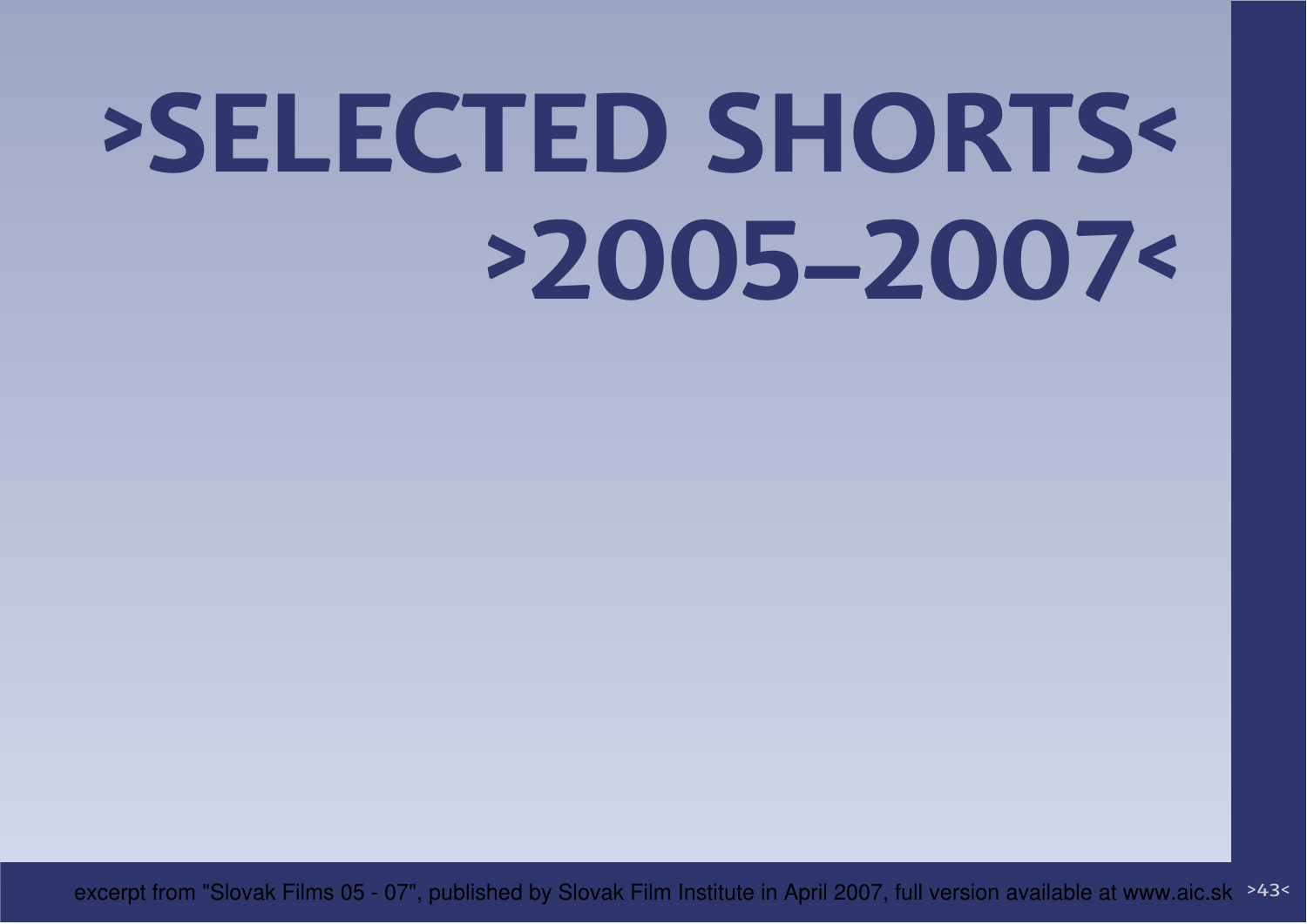

**THE 7 MAGICAL YEARS**7 MAGICKÝCH ROKOV

## **2005 ›‹ betacam ›‹ b&w+col. ›‹ 52 min. documentary**

D: MAREK ŠULÍK <mark>>< SC:</mark> MAREK ŠULÍK <mark>></mark>< **dop:** marek šulík <mark>>< mu:</mark> marián čurko AND ARCHIVE >< **ED:** MAREK ŠULÍK >< pc and sales: návrat, občianskezdruženie

The first years are an important phase in human life, because they irrevocably and definitely affect its quality in the future.When a baby is to be born, his parents ask: do we have everything we need forour baby? What the child truly needs isonly loving parents, who are internally strong and full of energy and commitment to resolve coming problems. In the first seven years of life, the child lives in <sup>a</sup> magical world. It is a world of strong experiences, great feelings, and wonderof exploring our world's diversity.



# **ABEL'S BLACK DOG**ÁBELOV ČIERNY PES

#### **2006 ›‹ 35 mm ›‹ col. ›‹ 30 min. fiction**

 d: mariana čengel-solčanská ›‹ SC: MARIANA ČENGEL-SOLČANSKÁ <mark>>< DOP</mark>: peter bencsík ›‹ mu: stano palúch ›‹ **ED:** ONDREJ AZOR >< **CAST:** PAVEL LIŠKA, kristína liška-boková, štefan kožka,ľubomír paulovič, ivan palúch ›‹ pc: kristína pružincová, všmu, českáTELEVIZE <mark>>< **SALES:** v</mark>ŠMU BRATISLAVA

Abel is a shy introverted man living at the edge of a village. To protect his privacy he convinces the whole village that he bought a big black dog. To make the illusion perfect, Abel buys the imaginary dog the dog food and at night howls instead of it. But, one day Abel's non-existing dog kills the neighbour's geese. In a particularmoment it becomes impossible to draw the line between reality and illusion, andAbel has to pay for his deception..



# **CELEBRATION OF A LONELY PALM**SLÁVNOSŤ OSAMELEJ PALMY

#### **2005 ›‹ betacam ›‹ col. ›‹ 39 min. documentary**

 d: juraj johanides, marko škop ›‹ dop: ján melíš ›‹ mu: archive ›‹ ED: MAREK KRÁĽOVSKÝ >< <mark>ANIM:</mark> MICHAL struss, martin snopek ›‹ pc and sales:artileria, slovenský filmový ústav

awards: le mura d'oro award –festival internationale del cinemad'arte, bergamo 2006

An enjoyable documentary about the almost-forgotten film director Elo Havetta who made but just two films. However, both belong to the golden fund ofSlovak cinematography. It is a documentary about a noble film palm which grew in the 1960s within the Czechoslovak new wave and died from the so-called communist normalisation. The film is a bonuson the 2 DVD Elo Havetta Collection.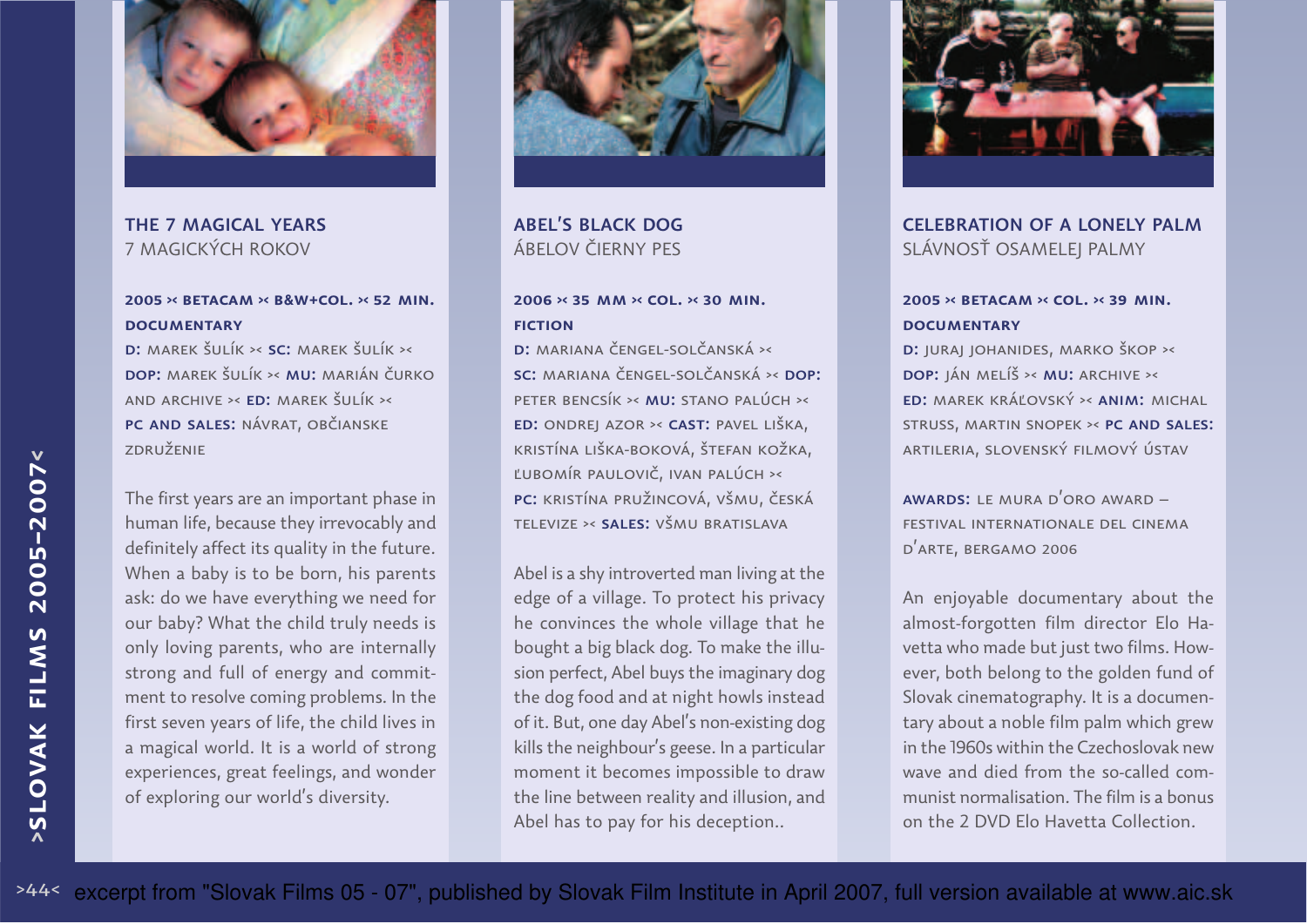

# **CHEERS!**NAZDRAVÍČKO!

## **2005 ›‹ 35 mm ›‹ col. ›‹ 20 min. animation**

 d: ivana zajacová, jozef mitaľ ›‹ SC: IVANA ZAJACOVÁ <mark>>< DOP:</mark> JÚLIUS liebenberger, peter kelíšek ›‹ mu:MILAN RUSKO <mark>>< ED:</mark> MAREK KRÁĽOVSKÝ <mark>></mark>< anim: jozef mitaľ, ivana zajacová, štefan gura, rené zálešák >< **pc:** všmu, štúdio koliba, koliba production & services, peter veverka, michal struss,DAVID ROSENBAUM <mark>>< **SALES:** VŠ</mark>MU

 $\,$  AWARDS: BEST ANIMATION –  $_{\eta}$ THE SUN IN  $\mathtt{NET}^{\prime\prime}$   $\lceil$ slovak national film award $\rceil$  >< igric 2006 for best animation ›‹  $2^{\mathsf{ND}}$  PLACE – 4 $^{\mathsf{TH}}$  IFF OF CHILDREN $^{\prime}$ S activity ostravsky konicek, ostrava

Fairy tale for adults about the soul's woesand booze told by Stano Dančiak and in English version by Pedja Bjelac from Harry Potter and the Goblet of Fire.



# **CHEESECHEESE**

## **2006 ›‹ betacam ›‹ col. ›‹ 7 min. fiction**

D: MILAN BALOG >< SC: MILAN BALOG >< **dop:** martin žiaran <mark>>< mu:</mark> jakub HAUSKRECHT <mark>>< ED:</mark> MAREK KRÁĽOVSKÝ >< cast: laura kovalová, vít bednárik, martin kultán, štefan jakabovič,peter barták, peter haas, igor koplinger, dagmar labathová ›‹ pc and sales: všmu

<sup>A</sup> short film about a <sup>p</sup>hotograph and thetwo roads leading to it.



# **CLOSER**V TESNEJ BLÍZKOSTI

## **2006 ›‹ betacam ›‹ col. ›‹ 27 min. fiction**

**d:** marta ferencová >< **st:** pavol rankov – collection of short stories›‹ sc: marta ferencová ›‹ dop: márioondriš ›‹ mu: jindra konír ›‹ ed: PETER KOVAĽ >< **CAST:** MILAN LASICA, marta vančurová, zuzana fialová,zuzana kan<mark>ócz >< **pc and sales:** v</mark>šmu

This psychological drama with elementsof mystery and secret, balancing between reality, fantasy and dream, enables usto enter the world of a 3-member family fighting tragedy – the death of one of itsmembers. But, who is really dead? Is it the mother, the father, or is it all just the daughter's desperate imagination? Thismysterious story á la David Lynch is fullof mystifying situations, strange characters and surprising images.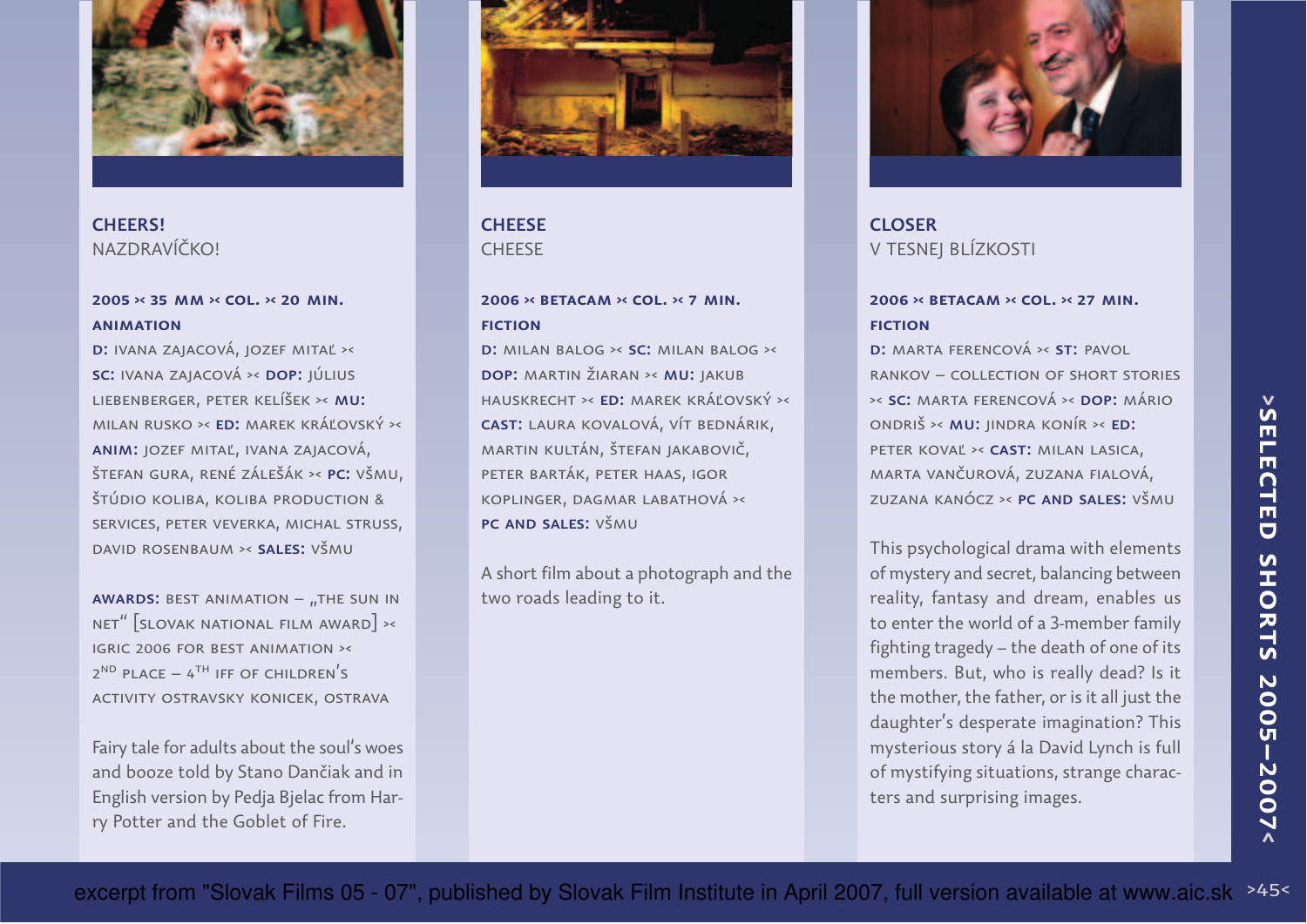

# **CONVERSATIONS WITH FATHER**ROZHOVORY S OTCOM

## **2005 ›‹ betacam ›‹ col. ›‹ 39 min. documentary**

<mark>d:</mark> ján šuda >< **st:** tomáš mazač, ján šuda >< **sc:** zuzana kuglerová, ján ŠUDA <mark>>< DOP:</mark> KAREL SLACH, JURAJ galvánek ›‹ pc: akcentt studio, s.r.o., slovenská televízia <mark>>< **sales:** akcentt</mark> studio, s.r.o., telexim

awards: premium in the othertelevision works category – annualawards of literary fund, slovak film union and union of slovaktelevision workers

A documentary double-portrait abouttwo creative bookbinders – Jan Vrtílek,the founder of creative bookbinding in Slovakia and his daughter, LudmilaMlichová.



# **THE CRYING OF ANGELS**ANJELI PLAČÚ

#### **2005 ›‹ digi betacam ›‹ col. ›‹ 54 min. documentary**

**D:** ZUZANA PIUSSI >< **SC:** ZUZANA PIUSSI >< DOP: ZUZANA PIUSSI <mark>>< ED:</mark> FRANTIŠEK krähenbiel ›‹ pc and sales: atelier.doc

**AWARDS:** AUDIENCE AWARD – 9<sup>TH</sup> INTERnational documentary film festivaljihlava 2005

Several fates of Slovak homosexuals in <sup>a</sup> wider scope and time. Emotional situations from their lives are also an innerstatement about existence of a human being in a conflict with social norms andhimself/herself as well.



**FAT FATAL**FAT FATAL

#### **2005 ›‹ 35 mm ›‹ col. ›‹ 5 min. 36 sec. animation**

**d:** michaela čopíková <mark>>< sc:</mark> michaela čopíková, alžbeta kristeľová >< **dop:** michaela čopíková <mark>>< anim:</mark> michaela čopíková >< **mu:** martin hasák, dana mazalová >< **ed:** Juraj monošík >< pc and sales: všmu

**AWARDS:** DIPLOMA – 34<sup>TH</sup> EBENSEE festival of nations 2006, austria ›‹universal production partnersCOMPANY AWARD –  $6^\mathsf{TH}$  INTERNATIONAL student film festival písek 2006, czechrepublic ›‹ honourable mention –14<sup>TH</sup> CINEAMA BANSKÁ BYSTRICA 2006

Short animated movie about extremely FAT friendship. Two fat friends are trying to loose weight and pass through <sup>a</sup> secret hole. What is on the other side? BA in animation graduate project.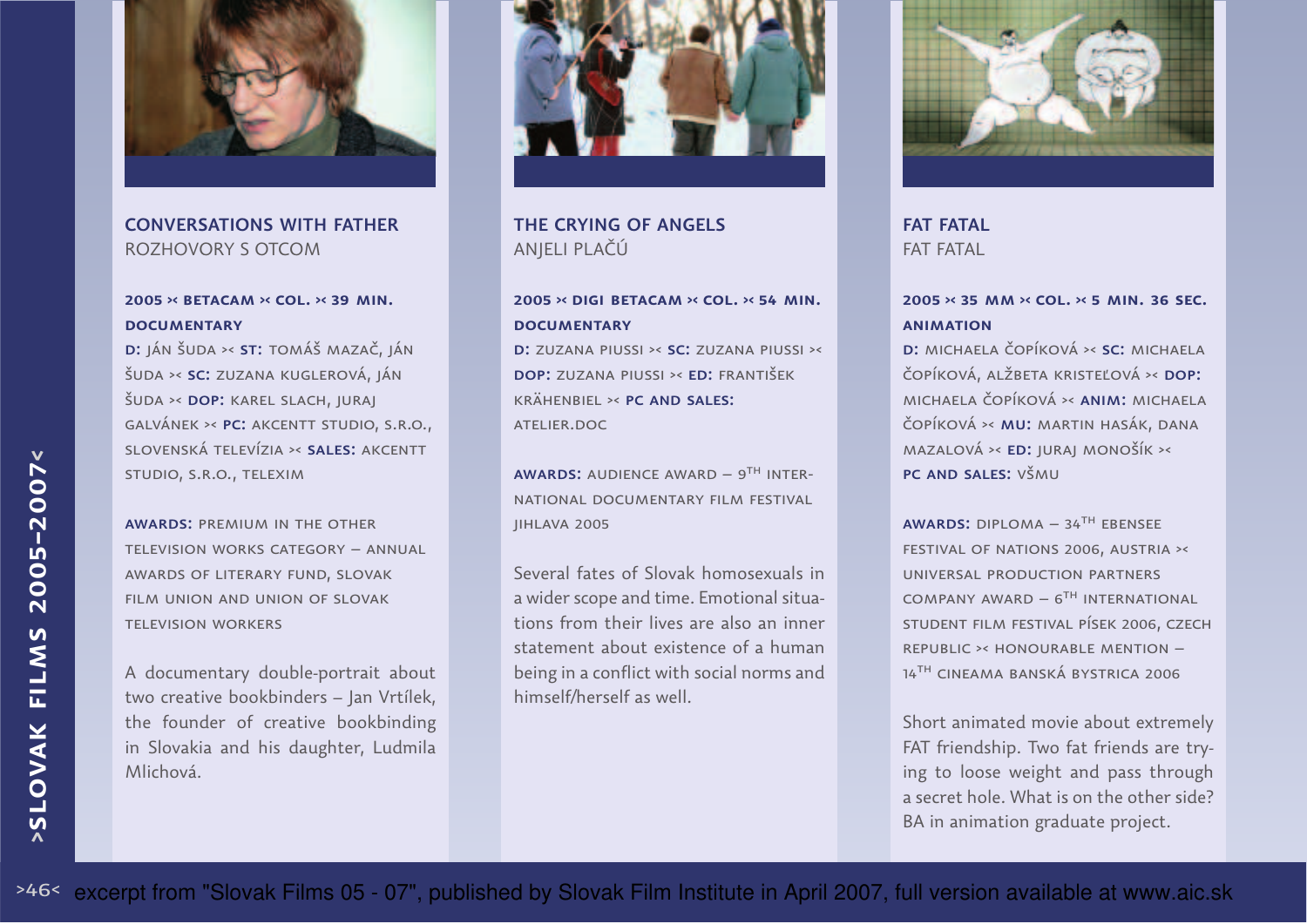

**FLYING WORDS TOWN**MESTO LIETAJÚCICH SLOV

#### **2005 ›‹ dvd ›‹ col. ›‹ 52 min. documentary**

**D:** MARTINA DIOSI >< **SC:** MARTINA DIOSI >< dop: ján meliš ›‹ mu: anton popovič ›‹**ED:** ZUZANA CSÉPLŐ >< **PC:** LÍVIA FILUSOVÁ, slovenská televízia <mark>>< **sales:** l</mark>ívia filusová

awards: nomination for tvDOCUMENTARY – 20<sup>TH</sup> PRIX EUROPA berlin 2006

How can one literary club have an impacton people's lives in a world that worships the fleeting idols of reality shows?Perhaps by offering an alternative and <sup>a</sup> chance to communicate and create real values... Members of the Zvolen Literary Club talk about their attitude to literature and the changing times in whichthey live.



**FOLLOWING A DREAM – SLOVAK DREAM 2004–2006**CESTA ZA SNOM – SLOVENSKÝ SEN 2004–2006

## **2006 ›‹ betacam ›‹ col. ›‹ 46 min. documentary**

**D:** JAROSLAV VOJTEK >< **ST:** MAREK LEŠČÁK >< **SC:** MAREK LEŠČÁK, JAROSLAV vojtek, maroš šlapeta <mark>>< dop:</mark> jaroslav vojtek, ján meliš **›‹ mu:** folk and other songs performed by antonPOPOVIČ >< **ED:** MAROŠ ŠLAPETA >< **pc:** slovenská televízia a vojtek, LEŠČÁK, ŠLAPETA >< **SALES:** TELEXIM

<sup>A</sup> documentary about Slovaks seventeen years after the transformation from socialism to a market economy. Thanks to time-lapse photography [2004–2005], the authors made an original accounton the way we live, what we long for, orwhat we fear most of all.



**<sup>A</sup> FOLLOWING ACT** ĎALŠIE DEJSTVO – KÖVETKEZŐ FELVONÁS

#### **2006 ›‹ betacam ›‹ col. ›‹ 24 min. fiction**

D: MÁTYÁS PRIKLER >< **SC:** MÁRTON KISS, MÁTYÁS PRIKLER <mark>>< DOP:</mark> TOMÁŠ zednikovič >< **mu:** miklós skuta >< **ed:** zuzana cséplő, maroš šlapeta >< cast: attila mokos, xénia molnár, éva bandor, jános derzsi, edit balaskó, lászló nagy, miloš fádlik,tibor fabó, katalin holocsy, istván németh, anita szvrcsek ›‹ pc: natáliaguzikiewiczová, tünde kardos,BRANISLAV PETRÍK >< **SALES:** VŠMU

Monday, Tuesday, Wednesday... andMonday again.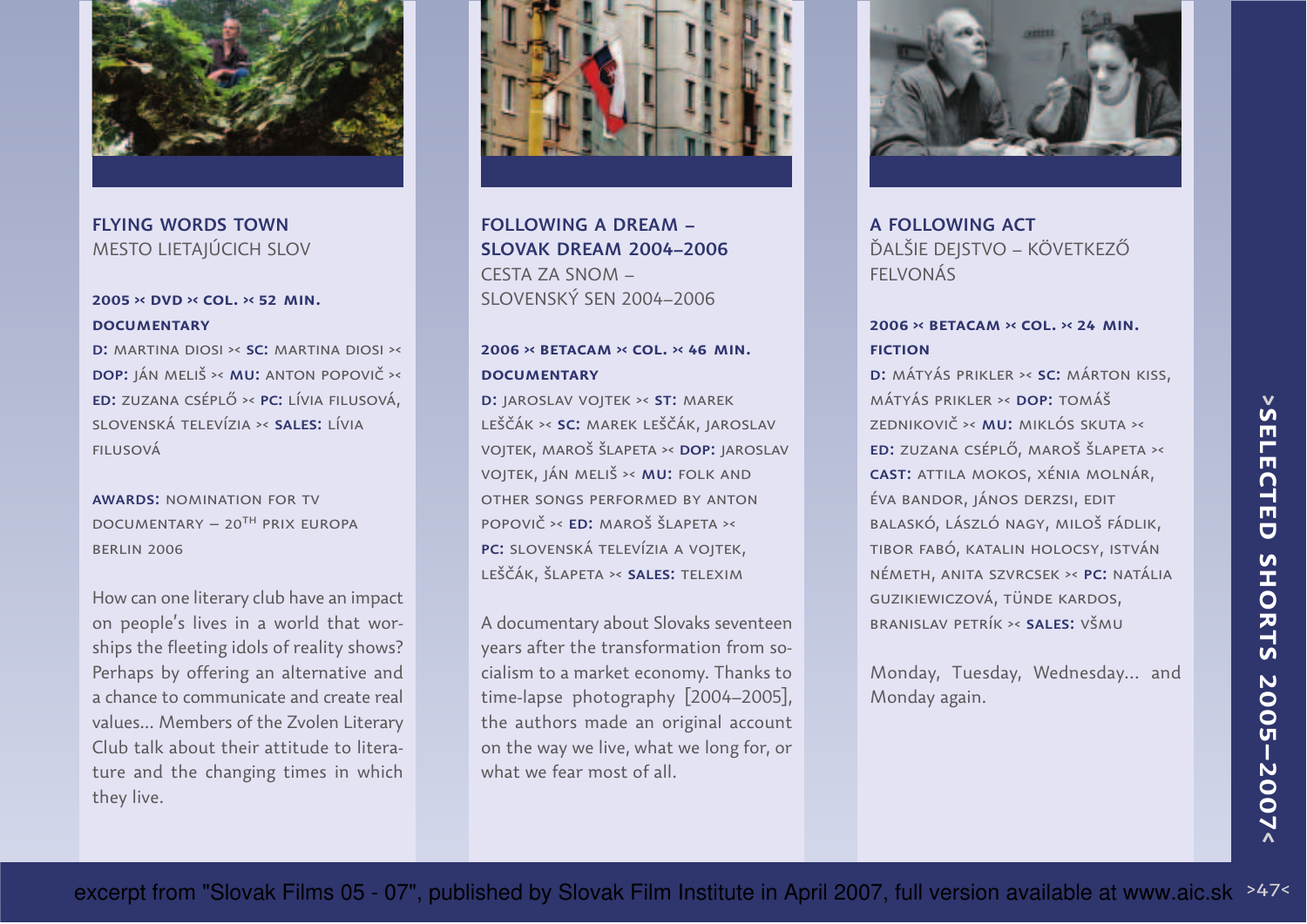

**HOUSEDWELLERS**OBYVATELIA DOMU

#### **2006 ›‹ betacam ›‹ col. ›‹ 28 min. fiction**

D: KRISTÍNA HERCZEGOVÁ <mark>>< ST:</mark> ISTVÁN ÖRKÉNY – SHORT STORIES >< **SC:** KRISTÍNA herczegová, zuzana lišková ›‹ dop: laco janošťák ›‹ mu: ján ančic ›‹<mark>ed:</mark> richard chomo >< **cast:** dušan kaprálik, eva večerová, dušan cinkota, sarah flimmelová, tibor fabó, edita borošová, pavol buocik,ludvig bagin, adriana geričová ›‹ pc and sales: všmu

<sup>A</sup> film based on stories by István Örkény in which we watch the tragic story aboutkilling cakes and their victims. We see the world of "Occupants of the House"through the eyes of a Writer sometime about the end of the 60`s. Fear and irony shake hands in these crazy times andit's hard to find out who calls the tune.



**LET'S SHOOT THAT SUNSET**NATOČME TEN ZÁPAD SLNKA

#### **2005 ›‹ dvd ›‹ col. ›‹ 37 min. documentary**

 d: maroš hečko, daniel rihák ›‹ st: maroš hečko, daniel rihák ›‹ dop: maroš hečko, daniel rihák ›‹**MU:** spaceboys >< **ed:** maroš hečko, DANIEL RIHÁK >< **CAST:** ANDREJ ŠEBAN, tóno kubasák ›‹ pc and sales: azyl

<sup>A</sup> film about two musicians who decided to push the boundaries of Slovak music.It depicts the formation of musical project of Andrej Šeban and Tóno Kubasák,which begins in an unusual prefab house studio and ends as live performance in Klarisky Church which is the final resultof their effort. Their three-year` work isPOLYMUSIC containing many references to some [maybe half-forgotten] traditions of European classical music [e.g.The 2<sup>nd</sup> Vienna School], jazz and Slovak folk music.



# **LIONARDO MIO**LIONARDO MIO

#### **2005 ›‹ 35 mm ›‹ col. ›‹ 6 min. 30 sec. animation**

**d:** Ivana šebestová >< **sc:** Ivana ŠEBESTOVÁ >< **DOP:** PETER HUDÁK >< MU: MAREK PIAČEK >< <mark>ED:</mark> ROBERT karovič <mark>>< **anim:** i</mark>vana šebestová >< voices: matej landl, andrea karnasová, robo roth ›‹ pc and**sales:** všmu

awards: dams award for best film – $8^{TH}$  european festival of film schools, BOLOGNA 2005 > NOMINATION FOR BEST animation – "the sun in net"  $\lceil$ slovak <code>national</code> film <code>award</code>  $\overline{\phantom{a}}\!$  <code>><</code> <code>special</code> award FOR ANIMATION – 17 $^{\sf TH}$  NATIONAL FILM and television awards igric

The truth about the origin of Leonardoda Vinci's famous La Gioconda.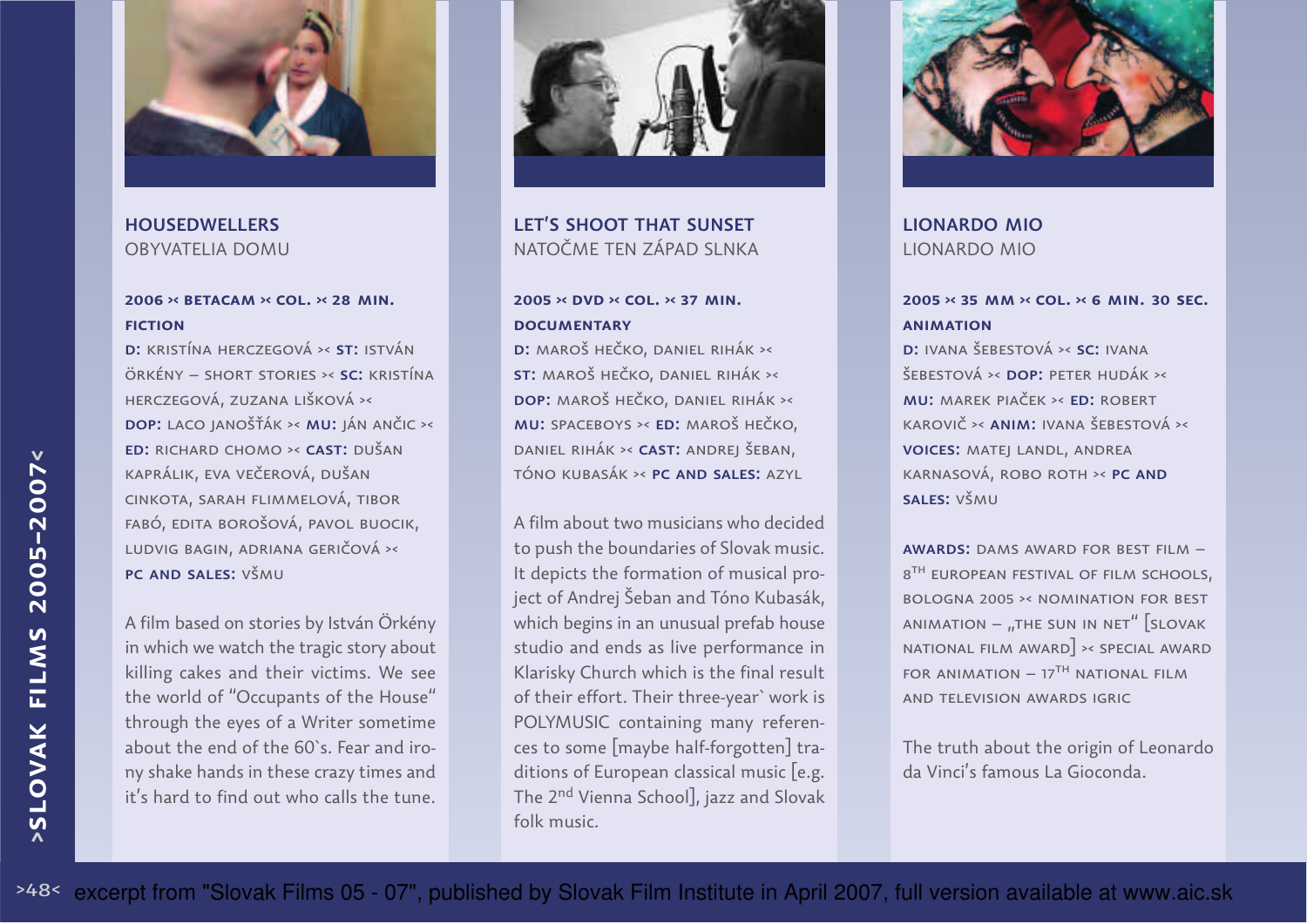

**MEDNYÁNSZKY: PAINTER OF A VANISHED TIME**MEDNYÁNSZKY

#### **2006 ›‹ betacam ›‹ b&w+col. ›‹ 40 min. documentary**

D: VLADIMÍR ŠTRIC >< SC: VLADIMÍR  $\text{\^{STRIC}} \geq \text{\bf DOP:}$  MARTIN GAZÍK  $\text{\gg}$ **mu:** víťazoslav kubička <mark>>< ed:</mark> zuzana CSÉPLŐ >< **PC:** ALEF JO, SLOVENSKÁ televízia ›‹ sales: telexim

<sup>A</sup> documentary about the era, life and works of Ladislav Mednyánszky, a grea<sup>t</sup> and enigmatic Central European painterfrom the turn of the 19<sup>th</sup> and 20<sup>th</sup> centuries. Mednyánszky created an enormousnumber of works, estimated at some 3,000 to 4,000 paintings, drawings, sketches and oil paintings. The significance of this painter extends far beyond the boundaries of Central Europe. He exhibits his works in the same salons asthe world's great impressionists.



**METAMORPHOSES OF THE TATRAMOUNTAINS**PREMENY TATIER

#### **2006 ›‹ betacam ›‹ col. ›‹ 13 min. documentary**

D, SC: PAVOL BARABÁŠ >< DOP: STANO GUŽÁK, PAVOL BARABÁŠ >< **MU:** MICHAL novinski ›‹ pc and sales: k2 studio

awards: prize of teplice nad metují – mhff, teplice nad metují, 2006 ›‹ slovakliterary fund prize – mountains and city, bratislava, 2006 ›‹ special prize of the jury – academia film olomouc,2006 and 7 other prizes

The film talks about man's respect for nature and its ability to renew itself in itsentire complexity and beauty. It also talks about what we all have hidden in oursubconscious; that all of us on this planet form an integral unit, which underliescertain precise natural regularities.



**MONSTER**PRÍŠERA

**2005 ›‹ 35 mm, b&w+col. ›‹ 4 min. 42 sec.animation**

 d: michaela ošťádalová ›‹ sc: michaela ošťádalová ›‹ dop: michal klátik ›‹ mu: ján ančic ›‹ed: viktor poboček ›‹ anim: michaelaošťádalová ›‹ pc and sales: všmu

awards: audience award –

5<sup>TH</sup> SLOVAK FILM FESTIVAL CRAN-GEVRIER, FRANCE  $\geq 2^{\sf ND}$  PLACE ANIMATION  $-$ 14 $^{\sf TH}$  ufva $^{\prime}$ s touring festival of international student film+videonextframe 2006, usa

<sup>A</sup> short movie about a moment, when you discover there is a monster in your own house.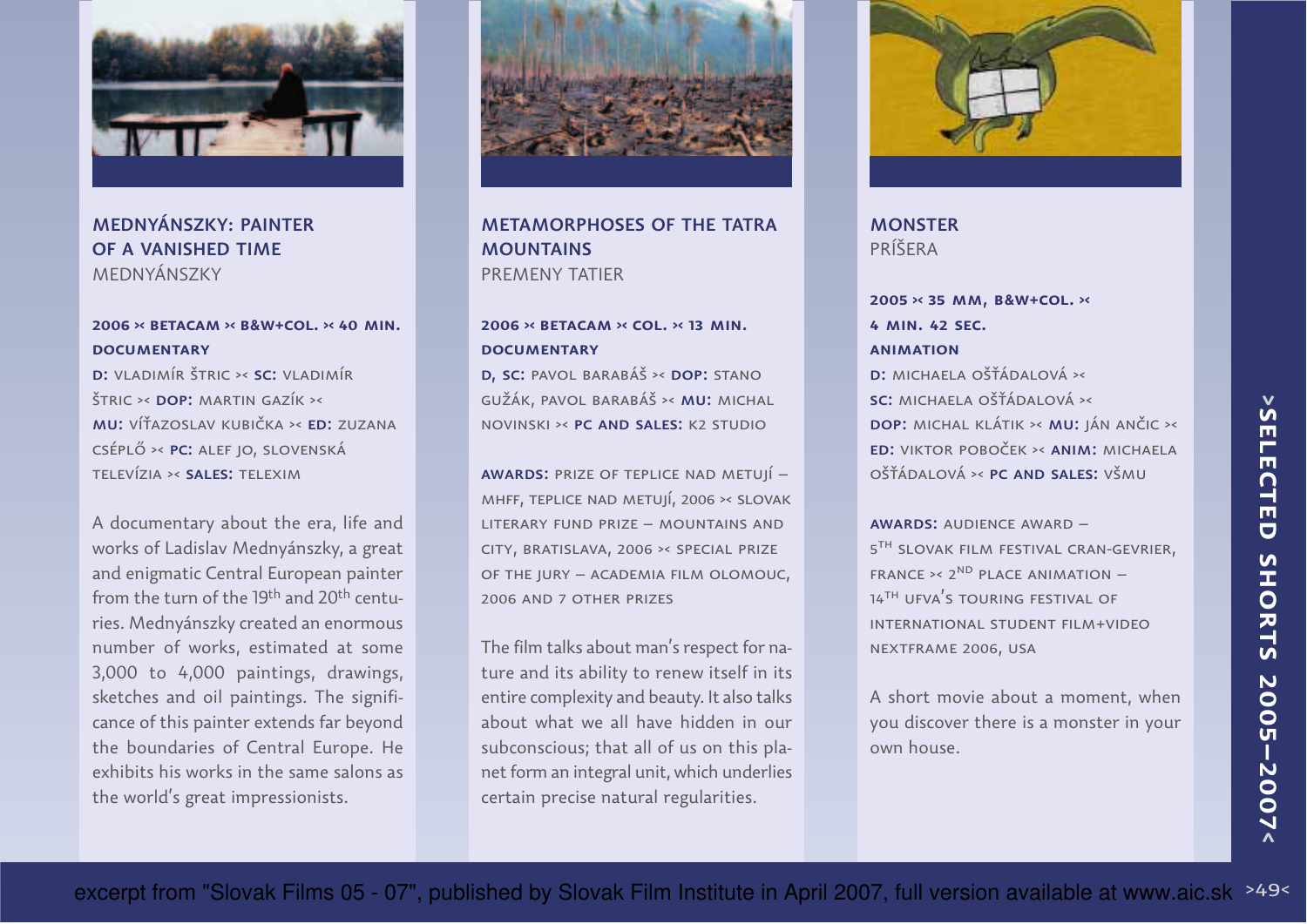

# **MONSTRANCE**MONŠTRANCIA

## **2005 ›‹ 35 mm ›‹ b&<sup>w</sup> ›‹ 16 min. fiction**

D, SC: MARIANA ČENGELOVÁ >< DOP: MARTIN ŽIARAN >< **ED:** ONDREJ AZOR >< cast: milan bahúl, ivana režová, IVAN PALÚCH <mark>>< PC AND SALES:</mark> VŠMU

awards: special award of the jury, BEST CINEMATOGRAPHY – 10<sup>TH</sup> INTERnational student film festival áčko,BRATISLAVA, 2006  $\times$  DIPLOMA - 34<sup>TH</sup> ebensee festival of nations 2006 ›‹SPECIAL PRIZE – 47<sup>TH</sup> BRNO SIXTEEN 2006  $\approx$  BRONZE MEDAL – 68 $^{\textsf{TH}}$  WORLD FESTIVAL of non-professional film makers,deaegu, kyiongju, south korea

<sup>A</sup> historical film about the power of dogma and its dominance over people.



**MY FIRST 75 YEARS... EGON BONDY**MOJICH PRVÝCH 75... EGON BONDY

#### **2005 ›‹ betacam sp ›‹ col. ›‹ 52 min. documentary**

D: MARTIN HANZLÍČEK <mark>>< SC:</mark> MARTIN HANZLÍČEK <mark>>< DOP:</mark> RICHARD KRIVDA >< **ed:** ľuba Ďurkovičová <mark>>< pc:</mark> slovenská televízia >< **sales:** telexim

<sup>A</sup> former night-watchman in the National Gallery in Prague. Poet, writer, and philosopher. His works were published in samizdat form for many years and became accessible to the wider public only after 1989. He lived in Prague and Telč, before finally settling in Bratislava. He took Slovak citizenship, and started writing his literary works in Slovak. This documentary is about his career, friends, views on philosophy, etc.



# **ONE MORE CHANCE**DRUHÁ ŠANCA

#### **2005 ›‹ betacam ›‹ col. ›‹ 15 min. fiction**

**D:** MARTA FERENCOVÁ >< **SC:** MARTA FERENCOVÁ >< **DOP:** MÁRIO ONDRIŠ >< **MU:** HANA HEGEROVÁ >< **ED:** PETER kovaľ >< **cast:** táňa radeva, eva matejková, marián slovák, romanluknár ›‹ pc and sales: všmu

awards: diploma for the precisionof the cinematographic language –25<sup>TH</sup> VGIK INTERNATIONAL STUDENT festival, moscow, russia

One day in the life of a woman celebrating her 50<sup>th</sup> birthday. At this point she starts to look back on her life and asksherself whether she did not waste it.And maybe it is this very moment when she can change everything... maybe today she will get one more chance...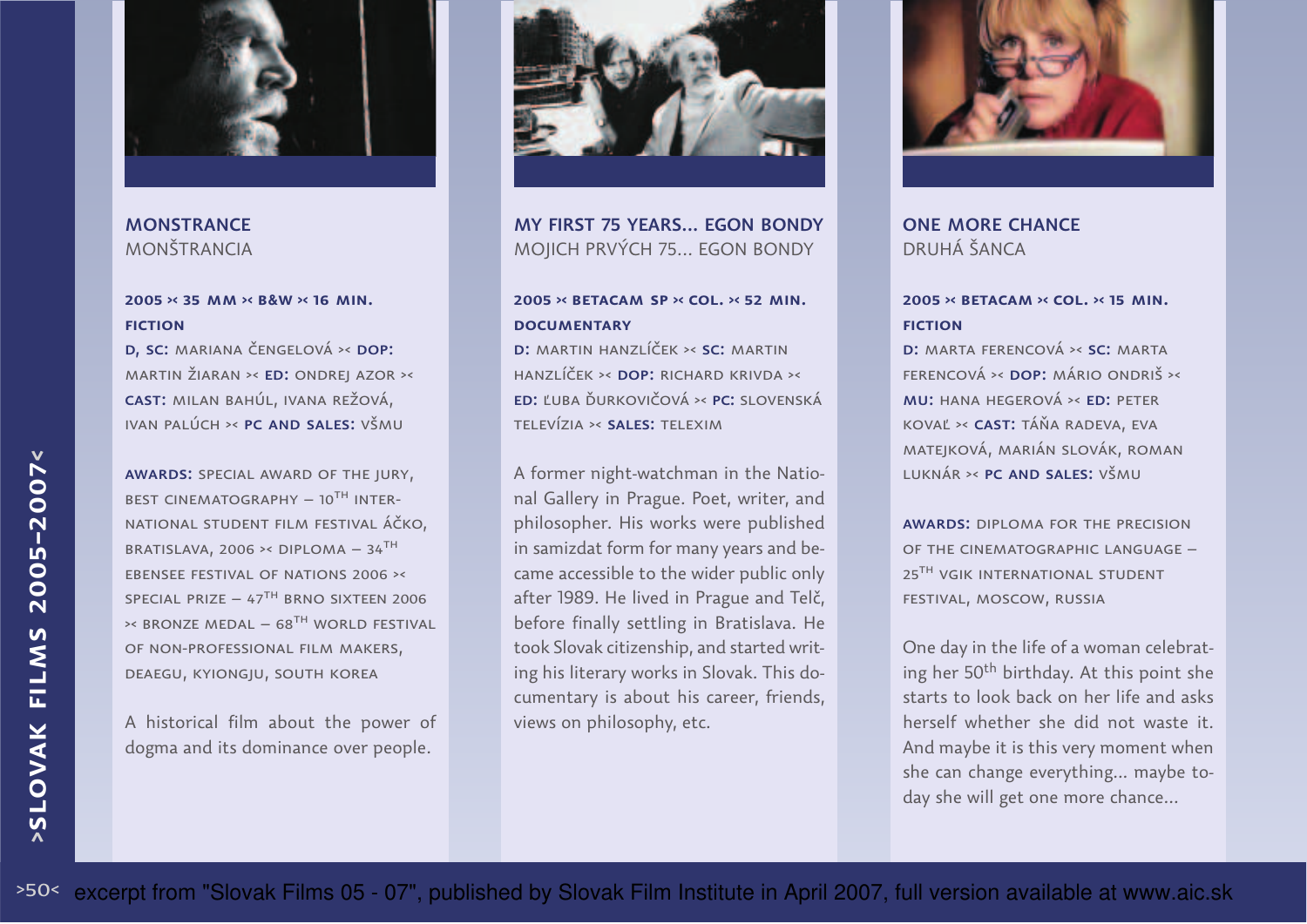

**ONE PIG'S DESTINY**OSUD PRASIATKA

## **2005 ›‹ betacam ›‹ col. ›‹ 5 min. animation**

**d:** šimon matrka >< **sc:** šimon matrka, KATARÍNA MINICHOVÁ <mark>>< **DOP:** MICHAL</mark> klátik ›‹ mu: gabo dušík ›‹ ed: michalKRAJŇÁK <mark>>< PC AND SALES:</mark> VŠMU

awards: special mention –  $34^{\textsf{TH}}$  ebensee festival of nations 2006  $\times$ special award for animation – 17 $^{\sf TH}$  NATIONAL FILM AND TELEVISION awards igric, bratislava, slovakia ›‹<code>HONOURABLE</code> MENTION  $-$  14  $^{\rm{TH}}$  CINEAMA banská bystrica 2006 ›‹ honourableMENTION  $-$  34 $^{\sf TH}$  ebensee festival of nations 2006, austria

<sup>A</sup> story about a <sup>p</sup>iglet, about man's ignorance, and the true about life. BA inanimated film graduate project.



**PEOPLE BY THE RAILWAY TRACK**ĽUDIA NA TRATI

## **2006 ›‹ betacam ›‹ col. ›‹ 26 min. documentary**

**d:** ARNOLD KOJNOK >< **SC:** ARNOLD kojnok >< **dop:** tomáš benedikovič, martin marek, arnold kojnok ›‹ **MU:** MARTIN FAČKOVEC <mark>>< ED:</mark> PAVOL palárik ›‹ pc and sales: všmu

The documentary People by the Railway Track is a group portrait, the protagonists of which are people living by a deserted railway track in the south of Central Slovakia. It is a film reflecting the present "state of things" in confrontationwith the past.



**PIK AND NIK**PIK A NIK

## **2006 ›‹ 35 mm ›‹ col. ›‹ 5 min. animation**

D: MARTIN SNOPEK >< <mark>SC:</mark> MARTIN SNOPEK, PATRIK PAŠŠ JR. <mark>>< **DOP:** P</mark>ETER HUDÁK >< M<mark>U:</mark> PETER TARKAY >< **ED:** BARBORA paššová >< **anim:** ivana šebestová, martin snopek ›‹ character voices:róbert roth, zuzana polonská ›‹ PC: MARTIN SNOPEK >< <mark>SALES:</mark> MARTIN snopek

**AWARDS:** 1ST PLACE  $-$  14<sup>TH</sup> CINEAMA BANSKÁ BYSTRICA 2006 >< 1<sup>ST</sup> PLACE – FESTIVAL OF 1 MINUTE $^{\prime}$ S AND 5 MINUTES $^{\prime}$ FILMS AZYL 2006  $\times$  5<sup>TH</sup> PLACE  $-$ 34<sup>TH</sup> EBENSEE FESTIVAL OF NATIONS

Three friends on a trip to the sea.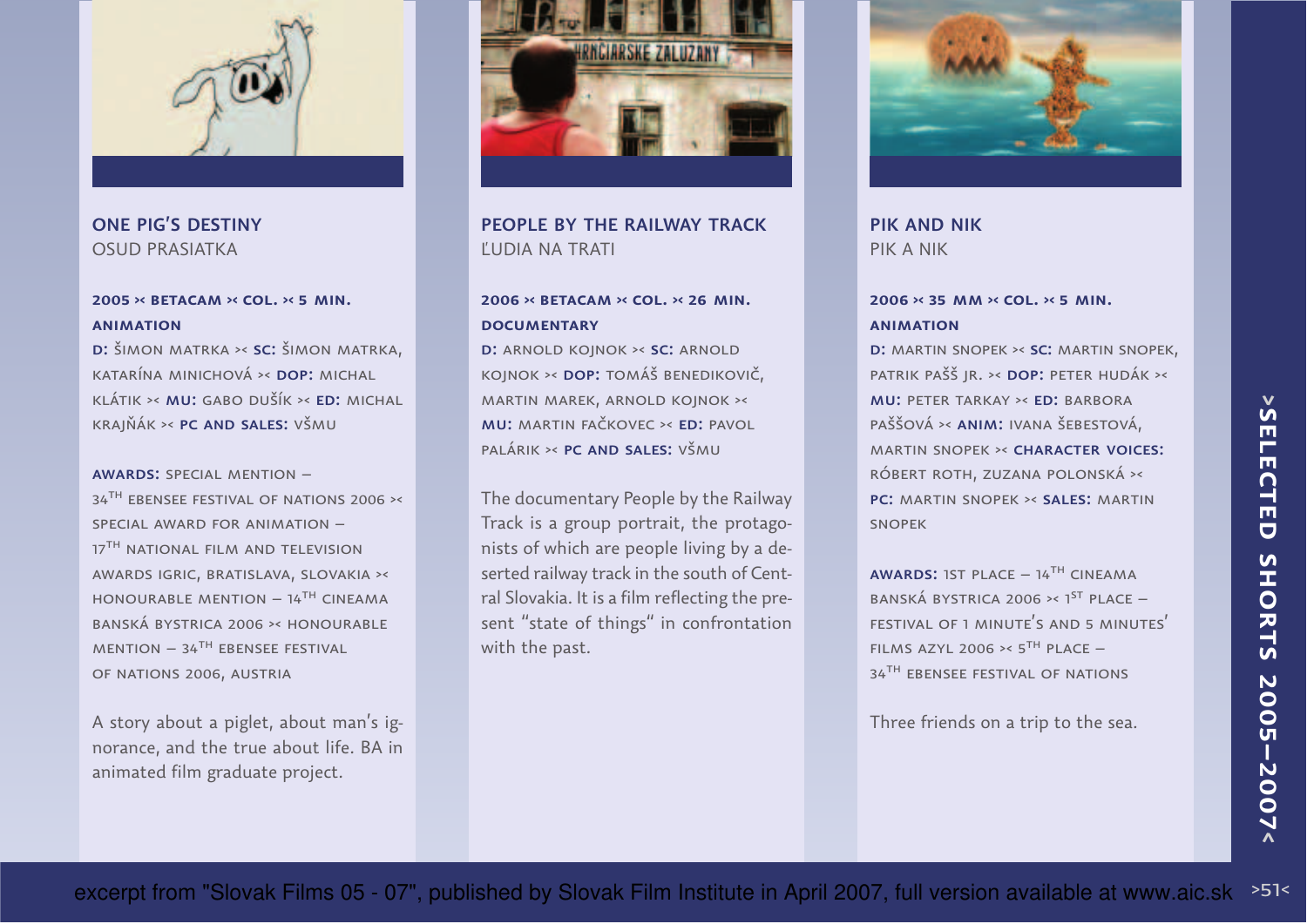

# **PORNOROMANCE**PORNOROMANTIK

## **2005 ›‹ betacam ›‹ col. ›‹ 23 min. documentary**

D: PETER BEGÁNYI >< <mark>SC:</mark> PETER BEGÁNYI >< dop: mário ondriš ›‹ mu: vladoŠARIŠSKÝ >< **ED:** VIKTOR CSUDAI >< **PC:** VŠMU, DEE BEOBACHTER GRUPE >< **sales:** všmu

**AWARDS:**  $1^{ST}$  PRIZE FOR DOCUMENTARY – 3<sup>rd</sup> student film event <sup>"</sup>zlínsky pes<sup>"</sup>, zlín, czech republic ›‹ prize of theclub of film journalist of ssn [e.a.WITH THE FILM **KURVA >< THE WHORE**  $\big]$  – 10TH INTERNATIONAL STUDENT FILM festival áčko, bratislava, slovakrepublic 2006

PornoRomance is a story of a young student who tries to follow his dream... It'sto become a porn actor. MA in documentary film graduate project.



**PURURAMBO**PURURAMBO

**2005 ›‹ betacam ›‹ col. ›‹ 54 min. documentary**D, SC, DOP: PAVOL BARABÁŠ >< **MU:** MICHAL NOVINSKI >< **ED:** MATEJ beneš ›‹ pc and sales: k2 studio

awards: audience award – imff, poprad, slovakia, 2005 ›‹ best film –GO KAMERA, BRNO, 2006  $\times$  2<sup>ND</sup> PRIZE – camera slovakia, bratislava 2006 ›‹slovak film critics prize 2006 ›‹adventura prize – man and the environment, montreal internationaladventure film festival, 2006 and 14 other awards and prizes

New Guinea is the world's largest tropical island. In a labyrinth of dark swamps, people live high in the trees, in primitive conditions that have changed little since the Stone Age. Entering their territoryis a dangerous adventure.



# **SEARCHING FOR A DREAM**HĽADANIE ILÚZIÍ

#### **2005 ›‹ betacam ›‹ col. ›‹ 20 min. documentary**

**D:** SAHRAA KARIMI >< **SC:** SAHRAA KARIMI ›‹ dop: tomáš sabo ›‹ ed: simonavallovičová ›‹ pc and sales: všmu

**AWARDS:**  $2^{ND}$  PLACE – STUDENT DOCUMENTARY – 22<sup>ND</sup> FESTIVAL FEMINA film ústí nad labem 2005 ›‹ goldmikeldi for documentary film – 47<sup>TH</sup> BILBAO INTERNATIONAL FESTIVAL of documentary and short films

<sup>A</sup> story about a single phone booth in <sup>a</sup> refugee camp and the relationship of refugees towards it. Reflecting the lifein a refugee camp.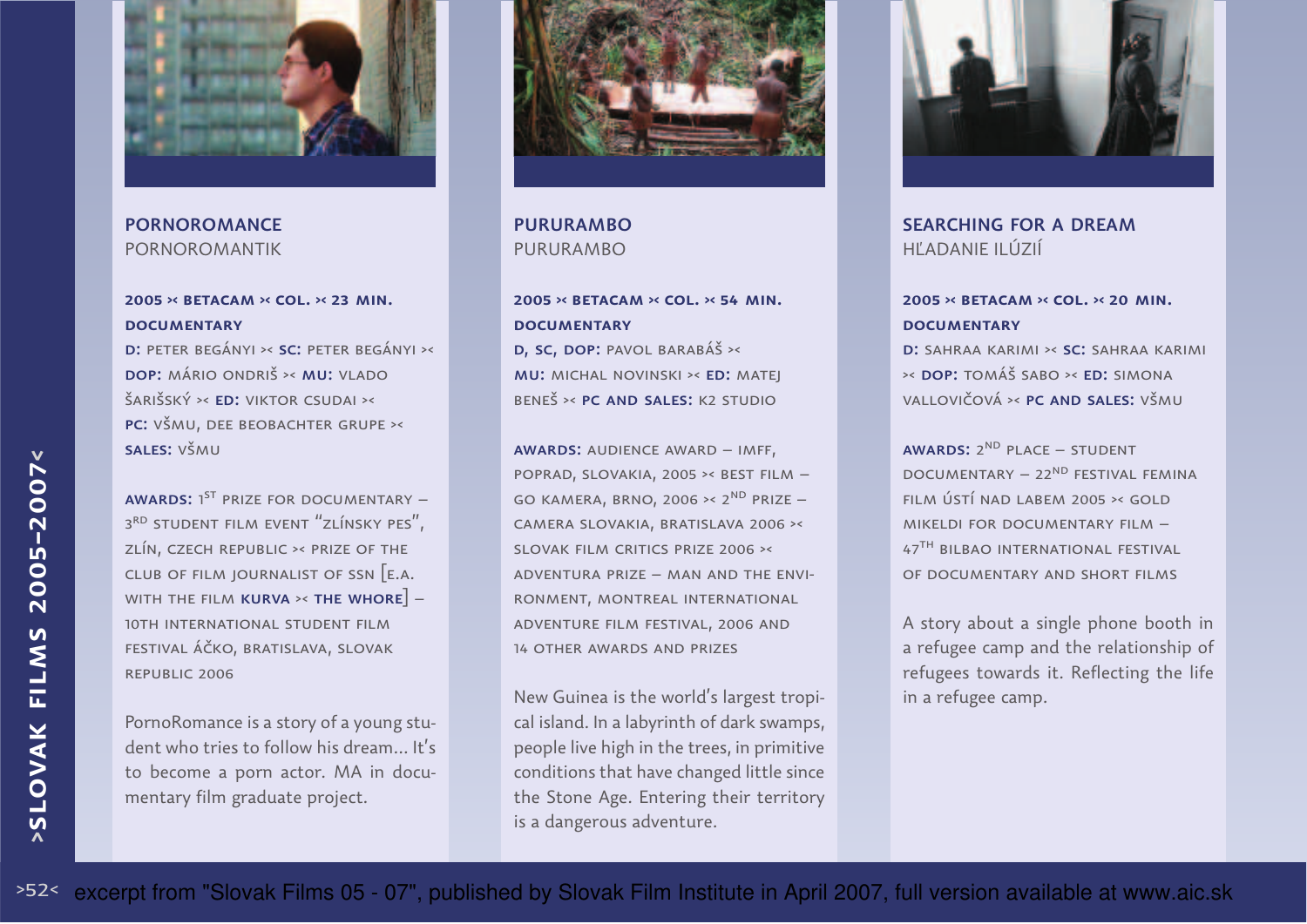

**SHIMMY YEAH**ŠIMIJÉ

## **2005 ›‹ betacam ›‹ col. ›‹ 5 min. fiction**

D: MARIANA ČENGELOVÁ >< <mark>SC:</mark> MARIANA čengelová >< **dop:** laco janošťák >< MU: KONTRAFAKT >< <mark>ED:</mark> RICHARD CHOMO >< CAST: CSONGOR KASSAI, STANO dančiak <mark>>< pc:</mark> všmu in association with magic seven slovakia, slovenskéNÁRODNÉ MÚZEUM <mark>>< **SALES:** VŠ</mark>MU

awards: special prize of the jury –FESTIVAL OF 1 MINUTE $^{\prime}$ S AND 5 MINUTES $^{\prime}$ films azyl 2006

<sup>A</sup> Jewish anecdote told in the languageof rap culture.



# **SIDEWAYS**BOKOVKA

## **2005 ›‹ betacam ›‹ col. ›‹ 28 min. fiction**

**d:** tomáš jančo <mark>>< sc:</mark> stanislav GUŠTAFÍK, TOMÁŠ JANČO <mark>>< DOP:</mark> MATEJ šomrák >< **ed:** michal krajňák >< **cast:** Ľubomír paulovič, přemysl boublík, judita hansman, monikahilmerová, táňa radeva ›‹ **PC AND SALES:** VŠMU

**AWARDS:**  $2^{ND}$  PLACE NARATIVE – 14 $^{\sf TH}$  ufva $^{\prime}$ s touring festival of international student film+videoNEXTFRAME 2006, USA >< 1ST PLACE <code>NARRATIVE</code> –  $6^{\text{TH}}$  international student film festival písek 2006, czech republic›‹ best story and screenplay – 3<sup>rd</sup> AROUCA INTERNATIONAL FILM festival 2006, arouca, portugal

<sup>A</sup> story about a summer job and everything that comes along with it...



**SLOVAK FAIRY TALES**SLOVENSKÉ ROZPRÁVKY

## **2005 ›‹ betacam ›‹ col. ›‹ 24 min. documentary**

D<mark>, SC, DOP, ED:</mark> IVO BRACHTL <mark>>< MU</mark>: archive ›‹ pc: ivo brachtl, slovenskátelevízia >< **sales:** ivo brachtl

The current world is full of stories for sad documentaries full of pain. These filmshave their merit showing the evil and wrong that is being done. Documentary film Slovak Fairy Tales tries to be different. It captures one of the saddest areasof life – children work, but the small characters of the film will be presented asany of their peers, with children games, dreams and fairy tales. They live sixty kilometres from Oradea a town in the Bodonoš region, in Romania. Children show the viewers that the desire to live and to live the life as fully as possible is embedded in the heart of each and every one.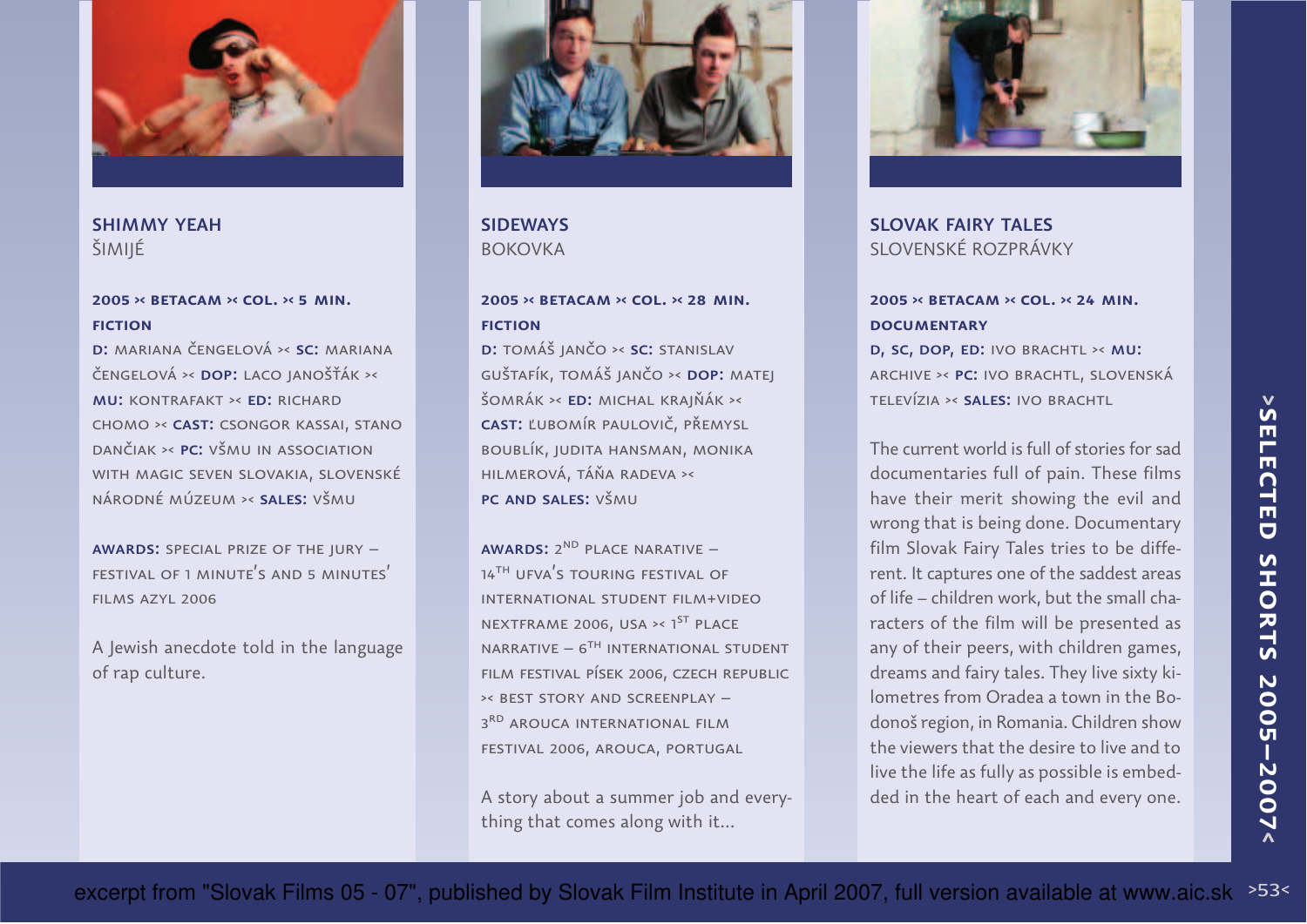

# **SOŇA AND HER FAMILY**<sup>O</sup> SONI A JEJ RODINE

#### **2006 ›‹ betacam ›‹ col. ›‹ 37 min. documentary**

D, SC: DANIELA RUSNOKOVÁ >< dop: daniela rusnoková, peterzalubel ›‹ mu: cello goes romas – phurikane giľa and jozef lupták ›‹ed: jana vlčková ›‹ pc: všmu, DANIELA RUSNOKOVÁ >< **SALES:** VŠMU

awards: special mention – 9<sup>TH</sup> INTERNATIONAL HUMAN RIGHTS documentary film festival oneworld, prague 2007

"No valley, only a ditch by a dump. No path to the house, only a mud track leading to a shabby shelter. Little of everything, but the children. In the middle ofsuch a Gypsy reality of the present there lives Mrs. Soňa – strong and intelligent.But powerless and helpless too."

[Zuzana Mojžišová]



**STANDARD BASTARD**STANDARD BASTARD

#### **2005 ›‹ betacam ›‹ b&w+col. ›‹ 25 min. documentary**

D: MILAN BALOG >< SC: MILAN BALOG >< dop: perce oreille ›‹ mu: jakubHAUSKRECHT >< **ED:** MAREK KRÁĽOVSKÝ >< pc: slovenská televízia bratislava ›‹sales: telexim

Audio film about tapping. After the fallof communism, hundreds of bugs, which have never been removed, were left in flats, hotels and churches. They are stillworking now. Up to this day they capture voices, though nobody is listening to them any longer. Except for one man.What he can gather from the tangle ofsounds he uses for his own happiness.



**THIRST**SMÄD

#### **2006 ›‹ 35 mm ›‹ col. ›‹ 5 min. fiction**

D: MARTIN REPKA >< SC: MARTIN REPKA >< dop: peter bencsik ›‹ mu: johannesREPKA >< CAST: EVA KEREKESOVÁ >< pc and sales: sen film, s.r.o.

<sup>A</sup> young nun appears in a waiting crowd at an old railway station she is very thirsty. Thirst makes her surpass herselfand a small miracle happens.

**<**

>54< excerpt from "Slovak Films 05 - 07", published by Slovak Film Institute in April 2007, full version available at www.aic.sk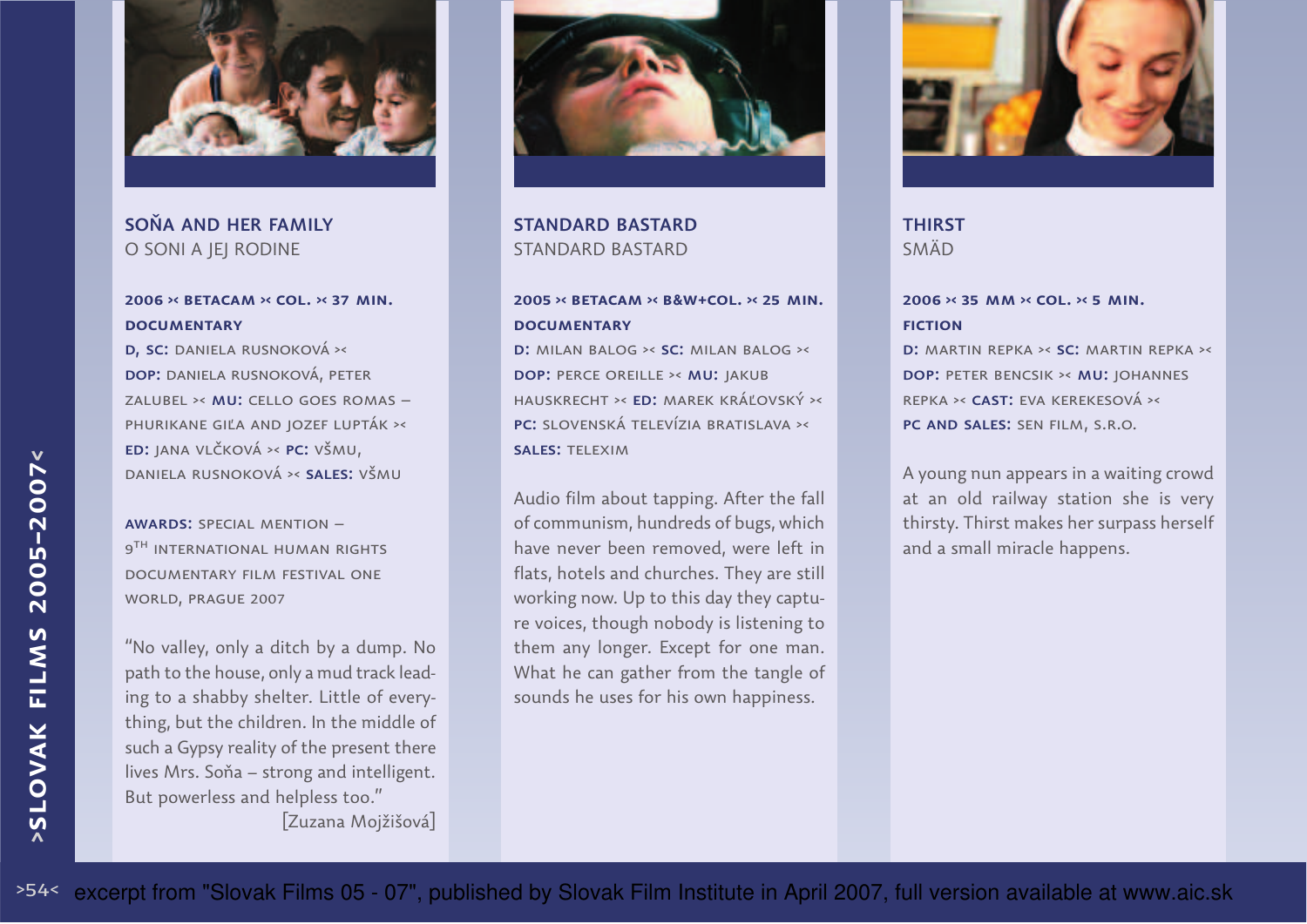

# **T-SHIRT**TRIČKO

## **2006 ›‹ betacam ›‹ b&<sup>w</sup> ›‹ 9 min. fiction**

D: HOSSEIN MARTIN FAZELI >< SC: HOSSEIN martin fazeli, biba bohinská ›‹ dop:TOMÁŠ STANEK >< **MU:** ZUZANA STIRSKÁ >< **ED:** MATEJ BENEŠ >< **CAST:** MARIÁN MITAŠ, ANDREJ KOVÁČ >< **PC:** HEYDAY independent, forward international›‹ sales: forward international

awards: youth jury award –clermont-ferrand 2007 ›‹ can 2006golden monkey award for bestscreenplay – can 2006 leicester isff ›‹audience award – l'alternativa--festival de cinema independent debarcelona 2006 and 11 other awards

Mark is half-American, half-Slovak. And he has a strong belief. In a trip to Slovakia he meets a shop assistant, who's wearing a T-shirt that offends his beliefs.



# **THE WHORE**KURVA

# **2006 ›‹ dvd ›‹ col. ›‹ 50 min. documentary**

D: SAMUEL JAŠKO >< <mark>SC:</mark> SAMUEL JAŠKO >< dop: dano nosek, filip hanko ›‹ **MU:** MARTIN KLEINMICHEL >< **ED:** SAMUEL jaško ›‹ pc and sales: všmu

awards: prize of the club of film journalist of ssn [e.a. with the film $\tt{PORNOROMANTIK} \times \t{PORNOROMANCE}$  – 10<sup>TH</sup> INTERNATIONAL STUDENT FILM festival áčko, bratislava, slovakrepublic 2006

<sup>A</sup> documentary about a Bratislava street prostitute, frank and sincere confessionof a woman who said: "I want people to see how I live".



**WOOLF**WOOLF

## **2006 ›‹ dvd ›‹ col. ›‹ 5 min. animation**

D<mark>:</mark> JURAJ KUBINEC >< **SC:** JURAJ KUBINEC >< **MU:** BEZMOCNÁ HŔSTKA, DOUBLE AFFAIR, HOME MADE MUTANT >< **ED:** JURAJ kubinec ›‹ anim: juraj kubinec ›‹ **PC AND SALES:** VŠMU

**AWARDS:** 2<sup>nd</sup> place  $[$ lous de prat  $\texttt{AWARD} \big] - 3^{\texttt{RD}}$  arouca international film festival 2006, arouca, portugal

About a sheep whose wool maybe isn't absolutely a hundred per cent wool.

#### **list of abbreviations**

**D:** DIRECTOR  $\times$  ST: STORY  $\times$  SC: SCRIPT  $\times$ DOP: DIRECTOR OF PHOTOGRAPHY >< ed: editor ›‹ mu: music ›‹ anim: ANIMATION >< **PC:** PRODUCTION COMPANY

>55<excerpt from "Slovak Films 05 - 07", published by Slovak Film Institute in April 2007, full version available at www.aic.sk